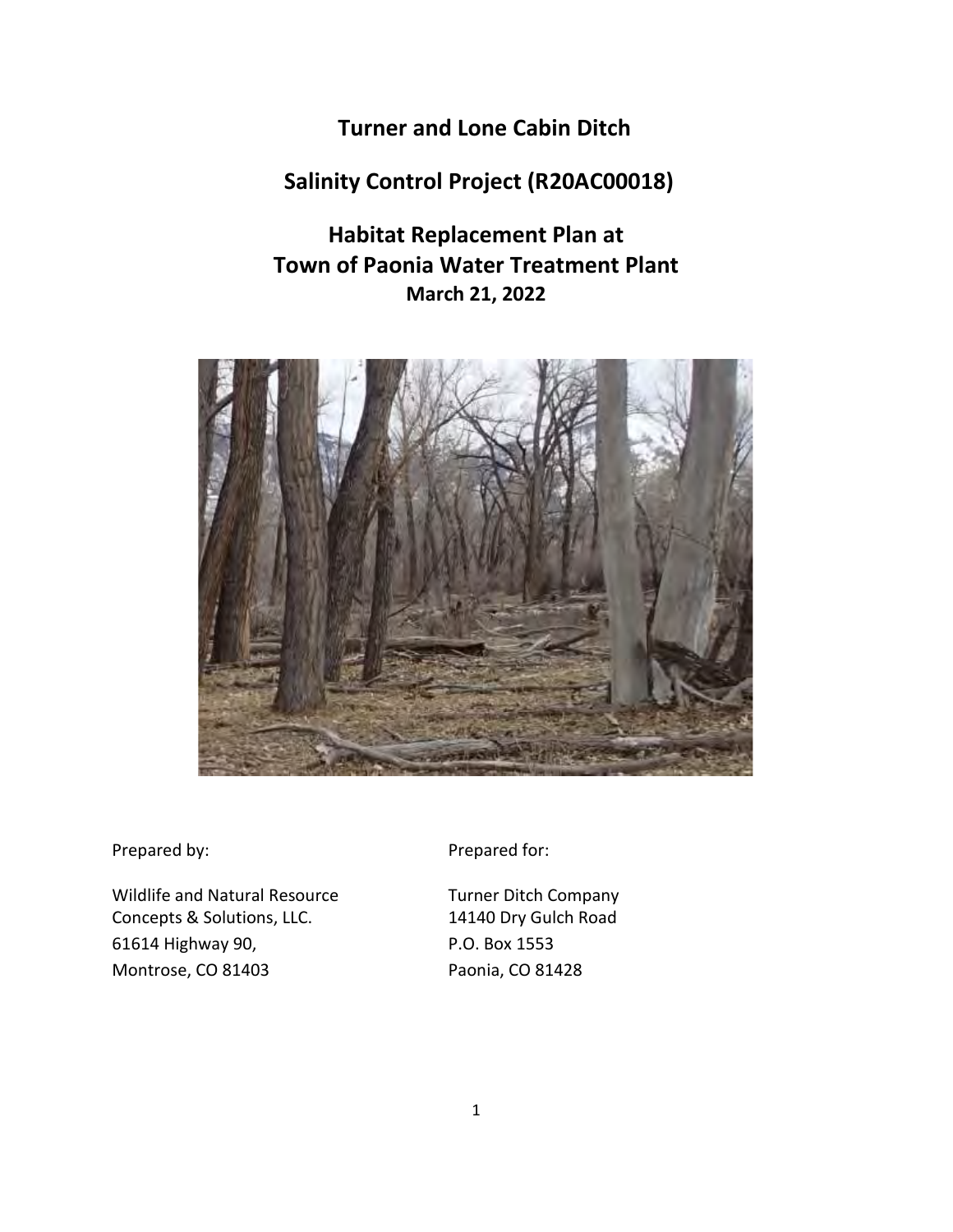### **Certification and Approval of Turner Ditch Company Habitat Project**

| <b>Action</b>           | <b>Signature &amp; Title</b> | Date | <b>Contact Information</b>     |
|-------------------------|------------------------------|------|--------------------------------|
|                         |                              |      | (contact person, phone, email, |
|                         |                              |      | address)                       |
|                         |                              |      |                                |
| Prepared By:            |                              |      | Michael Zeman                  |
| Wildlife and            |                              |      | <b>WNRCS</b>                   |
| <b>Natural Resource</b> |                              |      | 61614 Highway 90               |
| Concepts &              |                              |      | Montrose, CO 81403             |
| Solutions, LLC.         |                              |      | wildtech50@yahoo.com           |
|                         |                              |      | (970) 240-1861                 |
| Submitted By:           |                              |      | <b>Steve Kossler</b>           |
|                         |                              |      | <b>Turner Ditch Company</b>    |
| <b>Turner Ditch</b>     |                              |      | P.O. Box 1533                  |
| Company                 |                              |      | Paonia, CO 81428               |
|                         |                              |      | cowkoss@icloud.com             |
|                         |                              |      | (970) 527-4597                 |
| Reviewed and            |                              |      | Jenny Ward                     |
| Accepted By:            |                              |      | Bureau of Reclamation, WCAO    |
|                         |                              |      | 445 West Gunnison Ave, St.221  |
| <b>Bureau of</b>        |                              |      | Grand Junction CO 81501        |
| Reclamation             |                              |      | jward@usbr.gov                 |
|                         |                              |      | (970) 248-0600                 |
| Reviewed and            |                              |      | Jeff Schwartz                  |
| Accepted By:            |                              |      | Delicious Orchards LLC.        |
|                         |                              |      | P.O. Box 2017                  |
| Big B's Orchard         |                              |      | Hotchkiss, CO 81419            |
|                         |                              |      | jeff@bigbs.com                 |
|                         |                              |      | (970) 201-7573                 |
| Reviewed and            |                              |      | Mary Bachran                   |
| Accepted By:            |                              |      | Town of Paonia                 |
|                         |                              |      | 214 Grand Avenue               |
| Town of Paonia          |                              |      | Paonia, CO 81428               |
|                         |                              |      | Paonia@TownofPaonia.com        |
|                         |                              |      | (970) 527-4101                 |

This habitat replacement project will be maintained to achieve the objectives of thisplan for 50 years from the approval of this plan.

Disclaimer: Reclamation's acceptance of the Habitat Replacement Plan does not constitute technical approval of the design. This habitat replacement project is projected to create 120.3 habitat units. This scoring is an estimated projection and is not a guarantee or a statement of habitat units available to the Turner Ditch Company. Any deviations from the plan need to be reviewed by the landowners and Reclamation. All "as-built" information will be provided to Reclamation.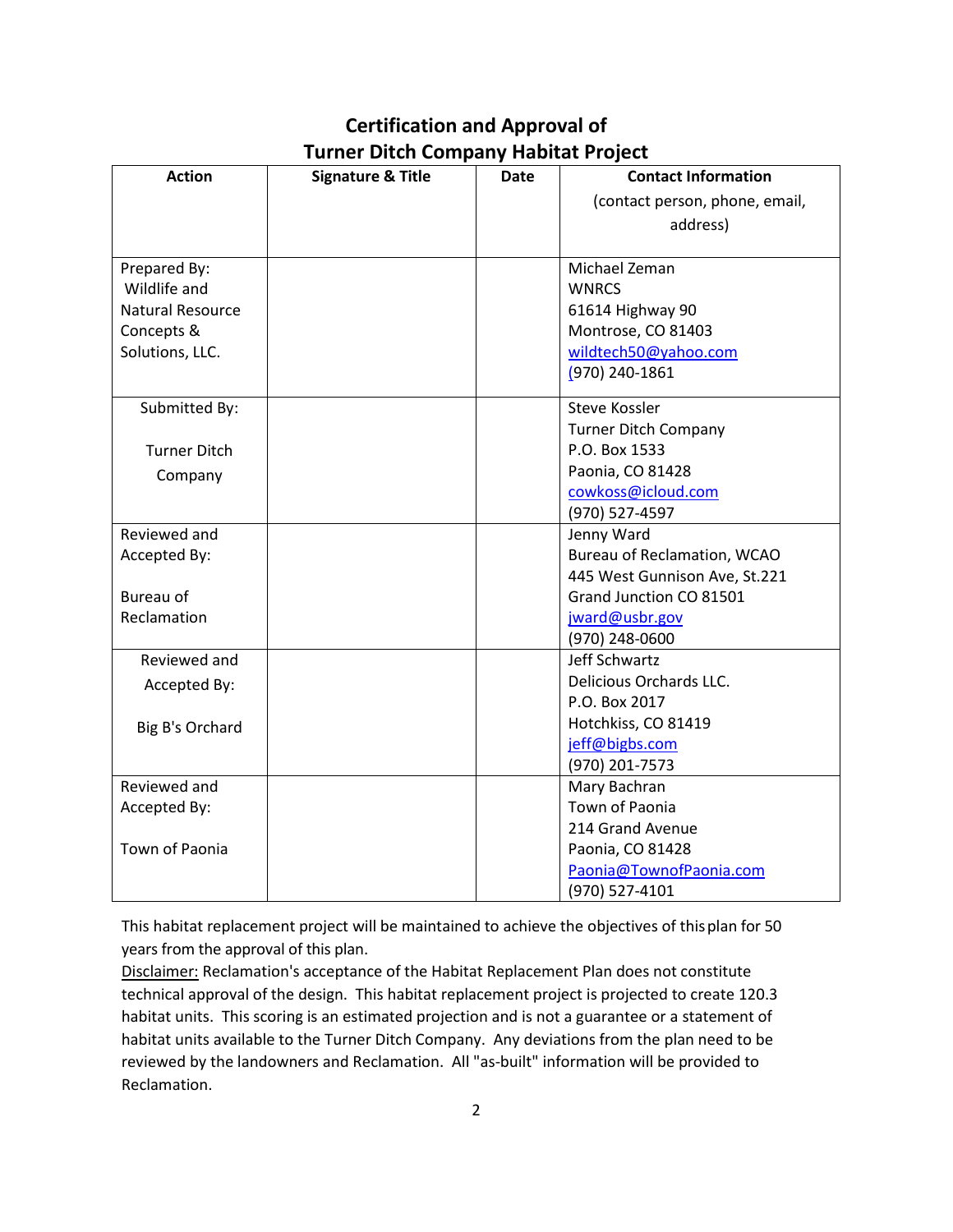# **Table of Contents**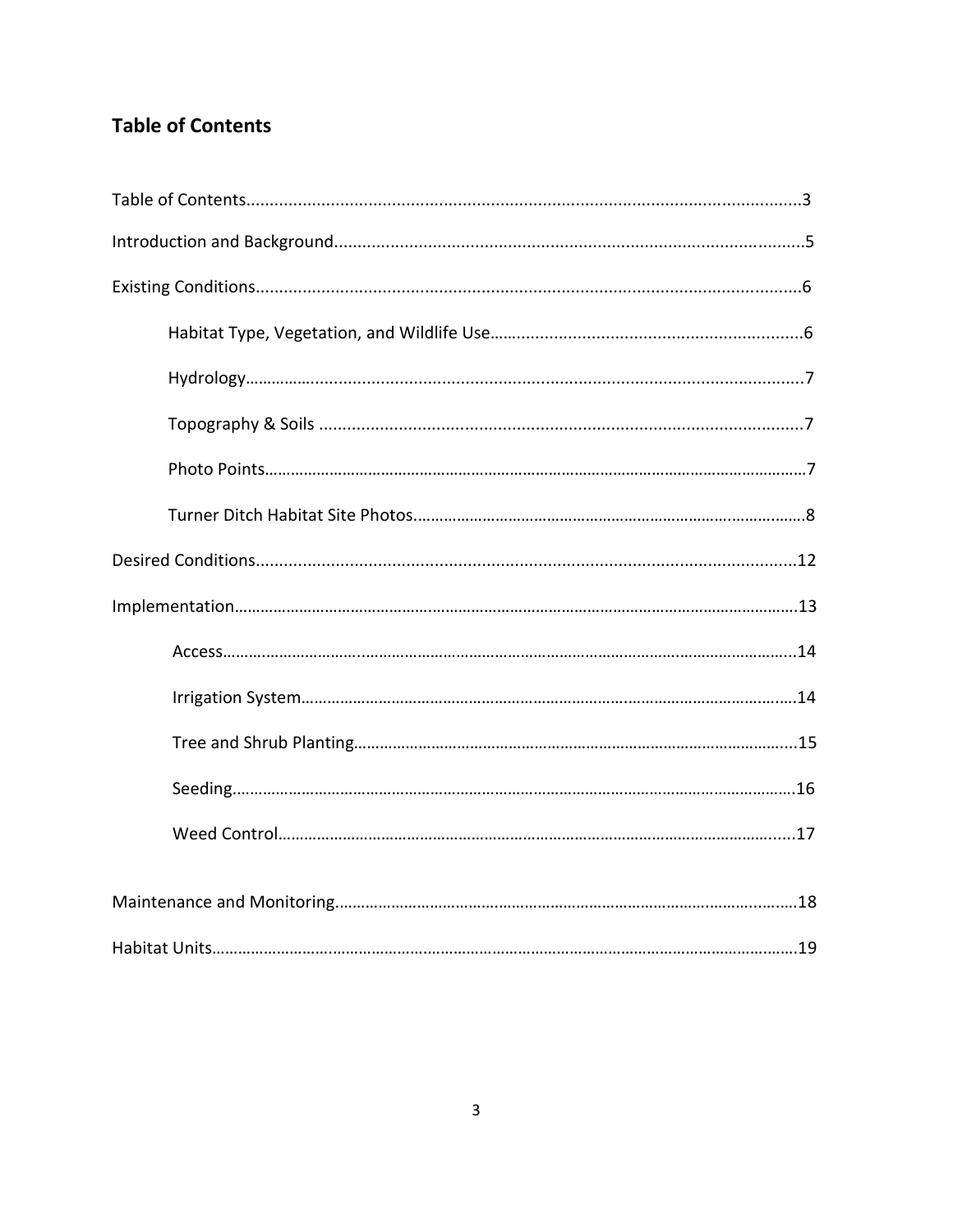| Appendix A. | Turner Ditch Company Agreement with Town of Paonia.                                                                                                                                                                            |
|-------------|--------------------------------------------------------------------------------------------------------------------------------------------------------------------------------------------------------------------------------|
| Appendix B. | Turner Ditch Company Agreement with Delicious Orchards, LLC                                                                                                                                                                    |
| Appendix C. |                                                                                                                                                                                                                                |
| Appendix D. |                                                                                                                                                                                                                                |
| Appendix E. | *CSFS Nursery Planting Guide 2015<br>*CSFS Seedling Container Sizes<br>*Seedling Tree Planting Guide<br>*Weed Barrier for Trees and Shrubs<br>* Methods for Planting Cottonwoods and Willows<br>*Layout of 8' Game Damage Yard |
| Appendix F. | *Russian olive Control from USDA<br>*Salt Cedar Control from USDA<br>*Invasive species ID and Control                                                                                                                          |
| Appendix G. |                                                                                                                                                                                                                                |
| Appendix H. |                                                                                                                                                                                                                                |
| Appendix I. |                                                                                                                                                                                                                                |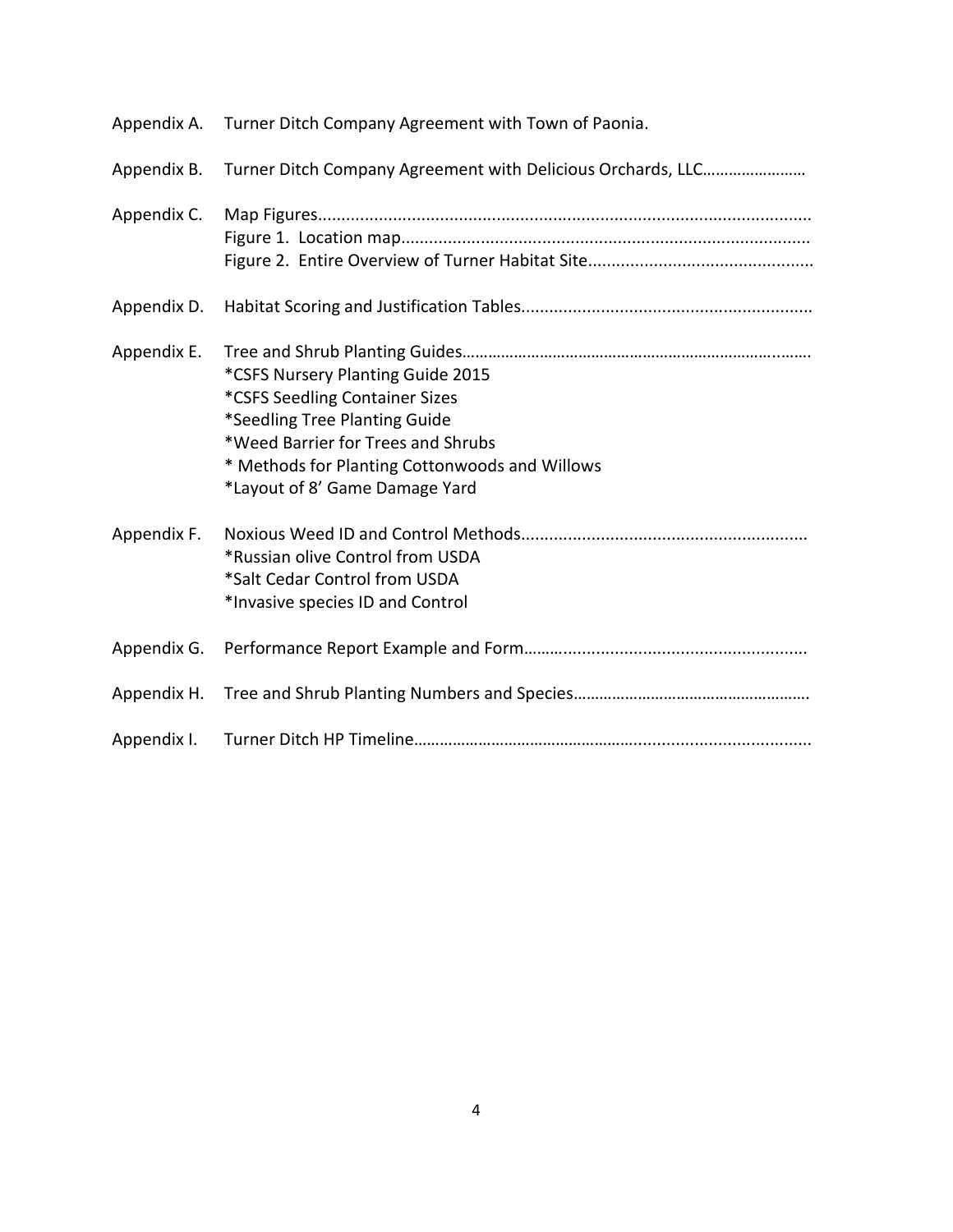### **Introduction and Background**

In 2020, the Turner Ditch Company and Lone Cabin Ditch and Reservoir Company entered into a cooperative agreement (R20AC00018) with the United States Bureau of Reclamation (BOR) to construct a combined salinity reduction irrigation project. The project will also include the unincorporated Sweezy-Turner Ditch, in which its water users have agreed to join the Turner Ditch Company (TDC). TDC is the designated entity representing all three ditches. The proposed project will decommission 9.5 miles of open earthen ditch and replace 15.5 miles of existing open ditch with HDPE or PVC pipe. The Turner Ditch Piping Project is being funded by the Basinwide Salinity Control Program (BSCP), which was authorized by the Salinity Control Act (Act) (43 U.S.C. 1571-1599). The Act requires that fish and wildlife values foregone as a result of implementing salinity control projects be replaced by improving habitat value through habitat replacement projects. TDC hired Wildlife and Natural Resource Concepts and Solutions, LLC. (WNRCS) to assess the expected habitat loss caused by the piping project and find a site for a habitat improvement project. WNRCS findings are reported in the *Turner and Lone Cabin Ditch-Salinity Reduction Project Habitat Loss Assessment Report, January 3, 2022.* WNRCS determined that 117.8 habitat units are expected to be lost when the piping project is constructed and need to be replaced.

The Pilot Rock Ditch Company (PRDC) also entered into a cooperative agreement with the BOR to construct a salinity reduction irrigation project. PRDC's habitat project will be located adjacent to TDC's habitat project. Although PRDC's project will be implemented concurrently with TDC's project, it is a separate habitat replacement project.

TDC is working with the Town of Paonia and Delicious Orchards LLC (DOL) to build its habitat replacement project. The habitat site is on a 42-acre parcel containing the Town of Paonia's sewage treatment plant, approximately 1.5 miles west of Paonia and located next to DOL (See Map Figure 1 in Appendix A). TDC is entering into a third-party agreement with the Town of Paonia and DOL to construct the habitat replacement project (Appendix B). The habitat improvement area will occupy 28.3 of the 42 acres in this parcel. The project site is bounded on the north and east sides by property owned by Delicious Orchards LLC. (a.k.a. Big B's Orchards), on the south by the Gunnison River and to the west by property owned by Paonia Marsh Partners LLC and Lagniappe Properties West. WNRCS designed the habitat improvement project based on criteria from *Basinwide Salinity Control Program: Procedures for Habitat Replacement*, written by the Bureau of Reclamation and U.S. Fish and Wildlife Service, 2018.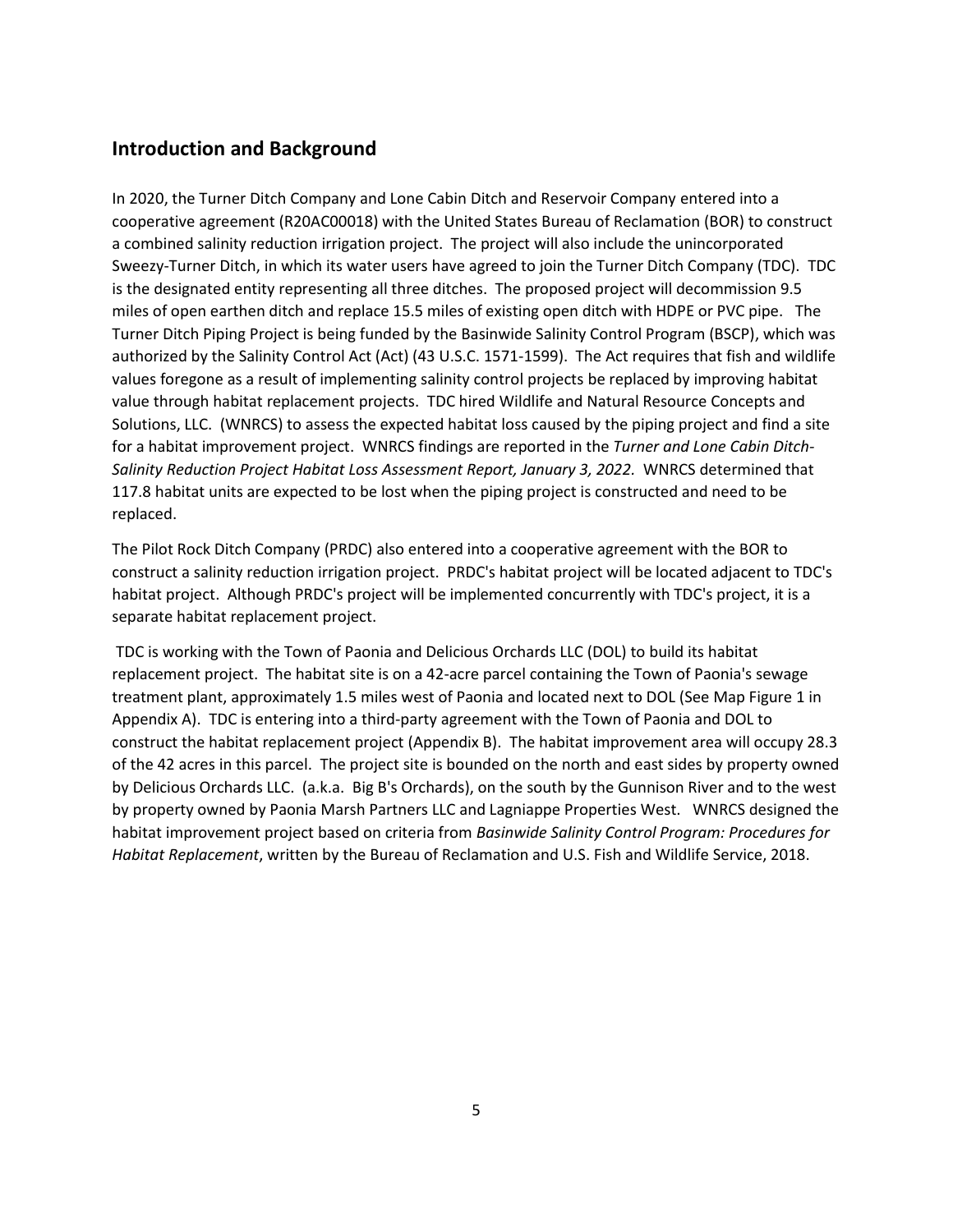### **Existing Conditions**

### **Habitat Type, Vegetation, and Wildlife Use**

The habitat project is divided into three habitat sections with distinctive vegetation in each (See Map Figure 2 in Appendix C). Section A contains 16.56 acres of irrigated pasture land (consisting of grasses and a few forbs) heavily grazed by livestock, with a few deer and elk using it in the wintertime. The field contains a small spring, and Monitor Ditch flows along the north side of the field (See Photo Pt. 1). An underground tile line delivers water from the spring to a narrow drainage ditch extending along the pasture's south side (See Photo Pt. 2 Facing SW). The ditches provide a small amount of riparian vegetation for songbirds, small mammals, amphibians, and waterfowl. The vegetation includes cattails, willows, reeds, sedges, orchard grass, and weed species such as Canada thistle and Russian knapweed. Wildlife use is minimal in this area.

Section B contains 8.48 acres of riparian habitat with a dense canopy of mature Fremont cottonwoods (averaging 20 to 40 feet in height). The understory is crowded with smaller Russian olive tree regrowth (8 to 15 feet tall), with a limited amount of native shrubs and forbs (See Photo Pts. 3, 5, and 6). Several years ago, Western Slope Conservation Center crews cut down the Russian olive in this area and treated the stumps with herbicide, but the regrowth has not been retreated since then. The understory also contains several native plant species such as wild rose, sumac, cattails, reeds, mullein, and assorted grasses. The water table in this area is close to the surface and creates a few scattered fens during spring flooding. Many types of wildlife use the site in summer and winter, including deer, elk, songbirds, raptors, small mammals, amphibians, and reptiles. It has also been used for livestock grazing. The project site is in an area listed as critical habitat for the threatened Yellow-billed Cuckoo, which prefers dense cottonwoods thickets but will nest in the Russian olive.

Section C consists of 3.26 acres of stressed riparian habitat, with the health of the vegetation declining after the construction of the water treatment ponds. Before the water treatment plant was built, seep water from the irrigated field, and Monitor Ditch recharged the water table in Section C. During the construction of the water treatment ponds, an underground leach line was installed around the ponds to remove excess water from below the pond liners. The leach line keeps the liners from floating, and the water is discharged at an outlet on the southwest side of the water treatment plant and into the top of Section B (See Map Figure 2). The leach line around the ponds has effectively eliminated seep water from entering Section C and causing it to dry out. Many cottonwood trees in Section C have died or are highly stressed. The riparian vegetation in the area is slowly being displaced with upland plant species (See Photo Pt. 4 Facing S and SE). Various wildlife still use the site, but much less than the riparian area in Section B. Nesting songbirds are moving to other areas that provide denser tree canopy or ground cover for hiding their nests. Berry producing shrubs like golden currant are dying, leaving fewer sources for food. The falling dead cottonwood trees make it more difficult for larger mammals to move around and provide less cover for their young.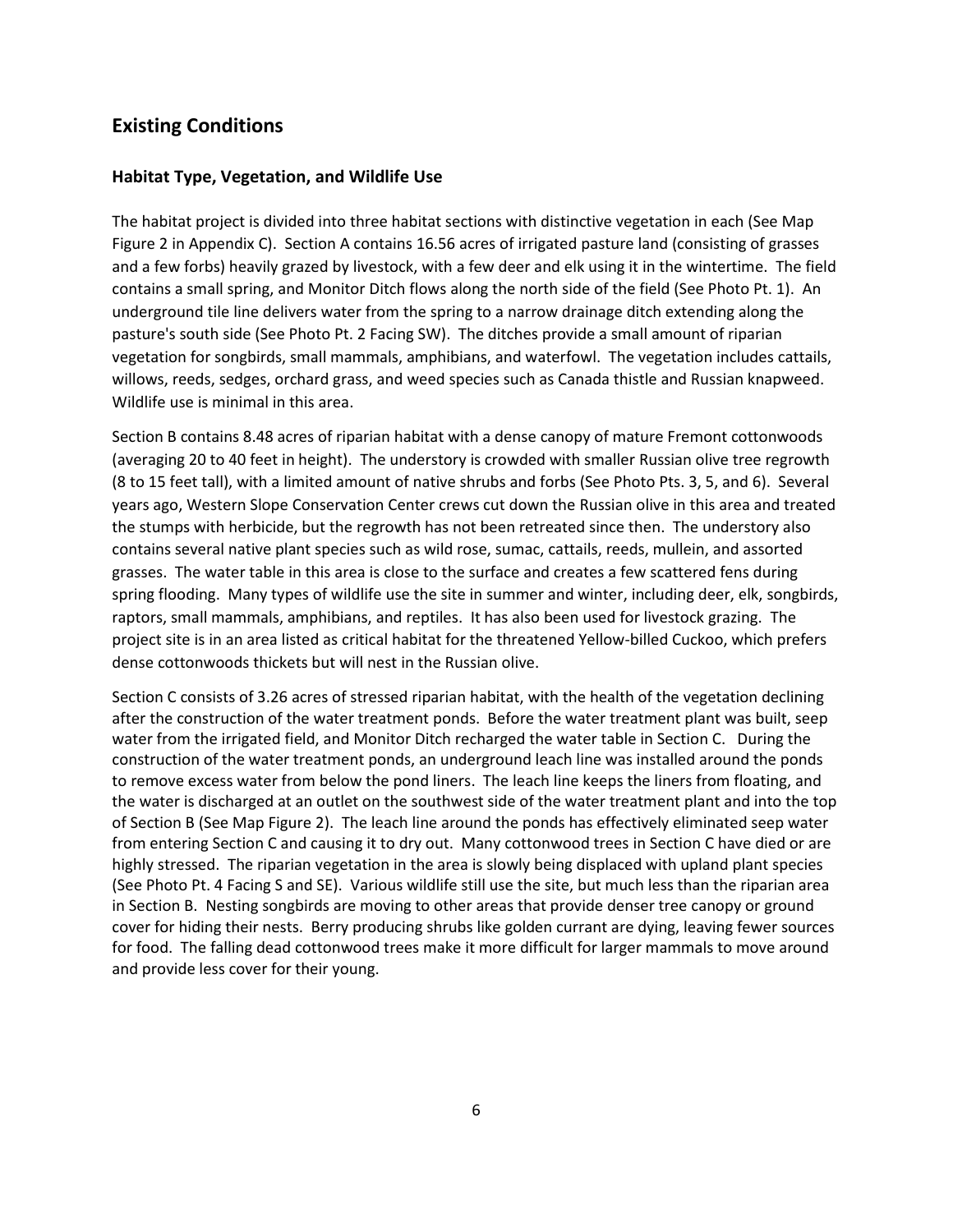### **Hydrology**

The Turner Ditch Habitat Site has several sources of water that will be used to improve and enhance riparian vegetation at the site. The Town of Paonia owns two shares of the North Fork Farmer's Ditch and has a joint headgate with Delicious Orchards LLC. The water is diverted from Farmer's Ditch on the north side of CO Highway 133, flows into an irrigation line under the road, and is split between the two landowners (See Map Figure 2 in Appendix C). Monitor Ditch also flows between the two properties, but neither landowner owns shares in it. Seep water from this ditch does keep the water table in Section A close to the surface. Seep water around the water treatment ponds is captured in a leach line and funneled to the southwest corner of Section A and disbursed in Section B. All tailwaters from Delicious Orchards irrigation are currently diverted into Monitor Ditch. There is also about 0.5 cfs. of treated water from treatment ponds that flows year-round and is released into the Gunnison River via an underground pipe.

### **Topography and Soils**

The habitat improvement site is on a reasonably flat river bottom area on the north side of the Gunnison River. The soil in Section A is predominately Glenton fine sandy loam with 0 to 3 percent slope. Soils in Sections B and C are Aquic Natragrids (which are saline), and the elevation of the project area is approximately 5,500 feet.

#### **Photo Points**

Six permanent photo points were established, marked with aluminum posts, and their location coordinates recorded with GPS. The locations are shown in Map Figure 2, and the GPS coordinates are listed in Table 1.

| Photo Pt.   | <b>Easting</b> | <b>Northing</b> |  |  |  |  |
|-------------|----------------|-----------------|--|--|--|--|
|             |                |                 |  |  |  |  |
| Photo Pt. 1 | 792462.76      | 4306395.42      |  |  |  |  |
| Photo Pt. 2 | 792684.40      | 4306390.61      |  |  |  |  |
| Photo Pt. 3 | 792496.04      | 4306169.66      |  |  |  |  |
| Photo Pt. 4 | 792761.57      | 4306278.07      |  |  |  |  |
| Photo Pt. 5 | 792645.23      | 4306182.73      |  |  |  |  |
| Photo Pt. 6 | 792645.68      | 4306097.82      |  |  |  |  |

### **Table 1. Coordinates of Turner Habitat Project Photo Points**

Recorded in Coordinate System – NAD 1983 UTM Zone 13N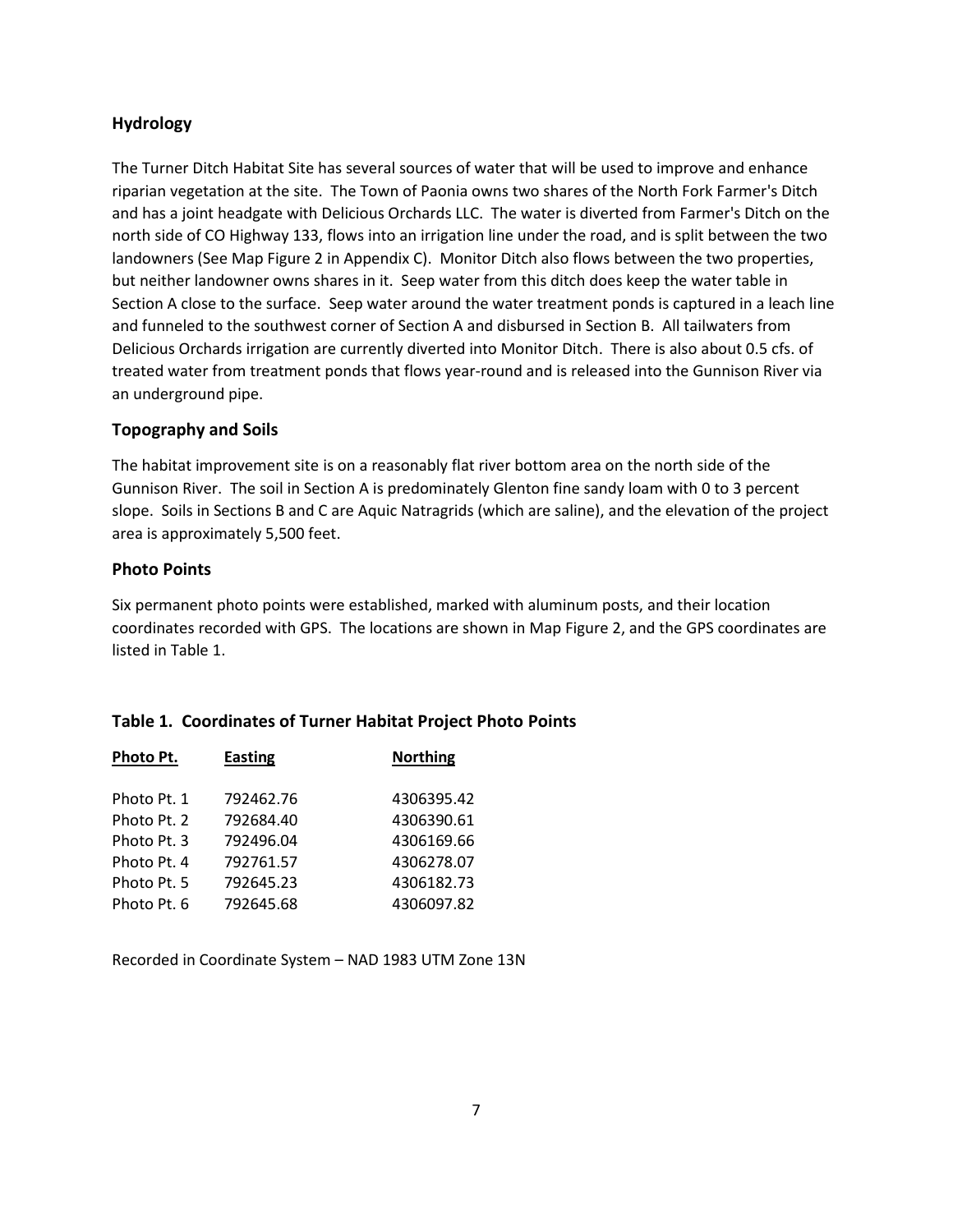### **Turner Ditch Habitat Site Photos**



Photo Pt. 1 Facing NE - Irrigated pasture land in Section A next to Monitor Ditch.



Photo Pt. 2 Facing North - Irrigated pasture land in Section A.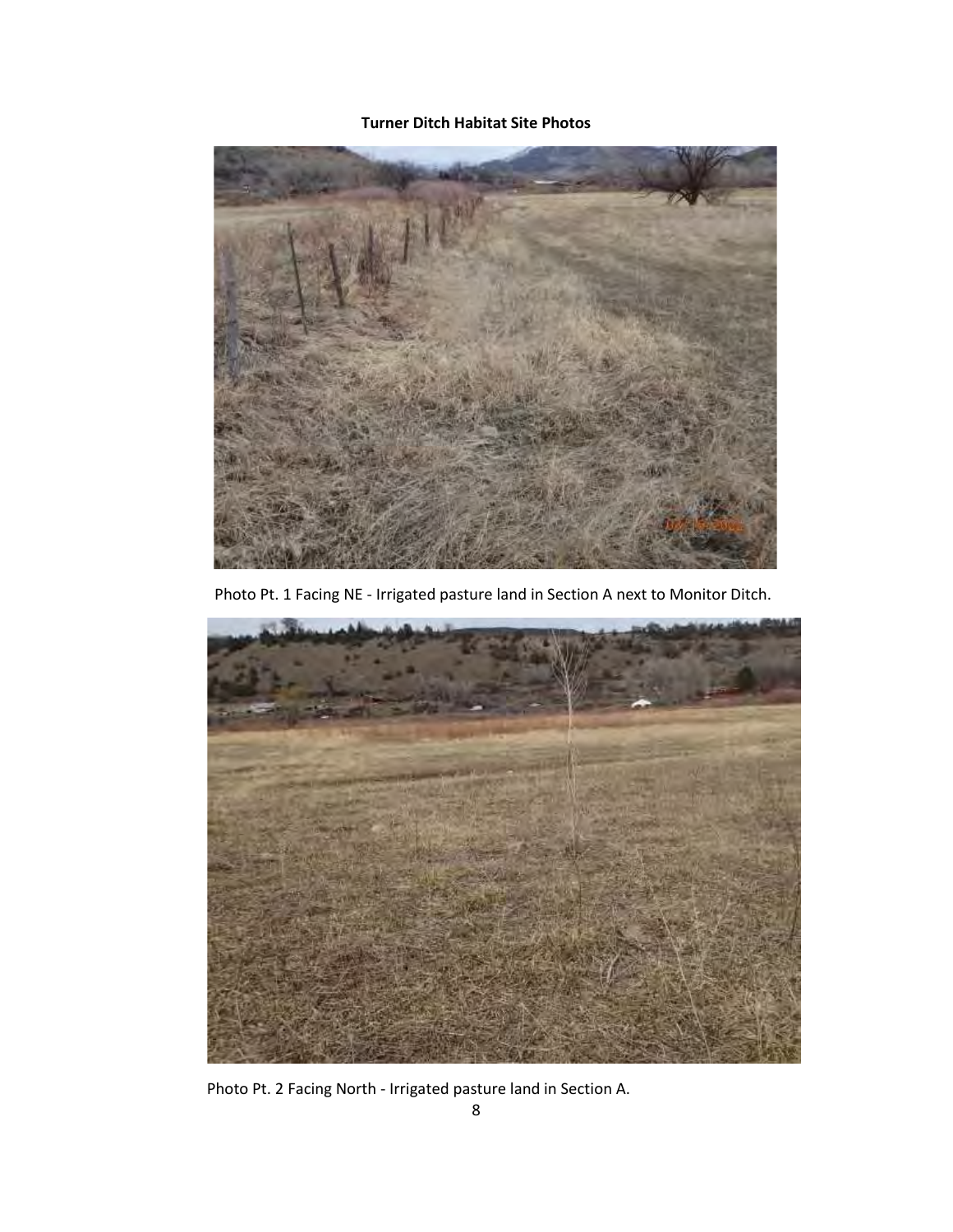

Photo Pt. 2 Facing SW – Looking towards ditch from spring drain line in Section A.



Photo Pt. 3 Facing SE - Cottonwood riparian habitat in NW corner of Section B.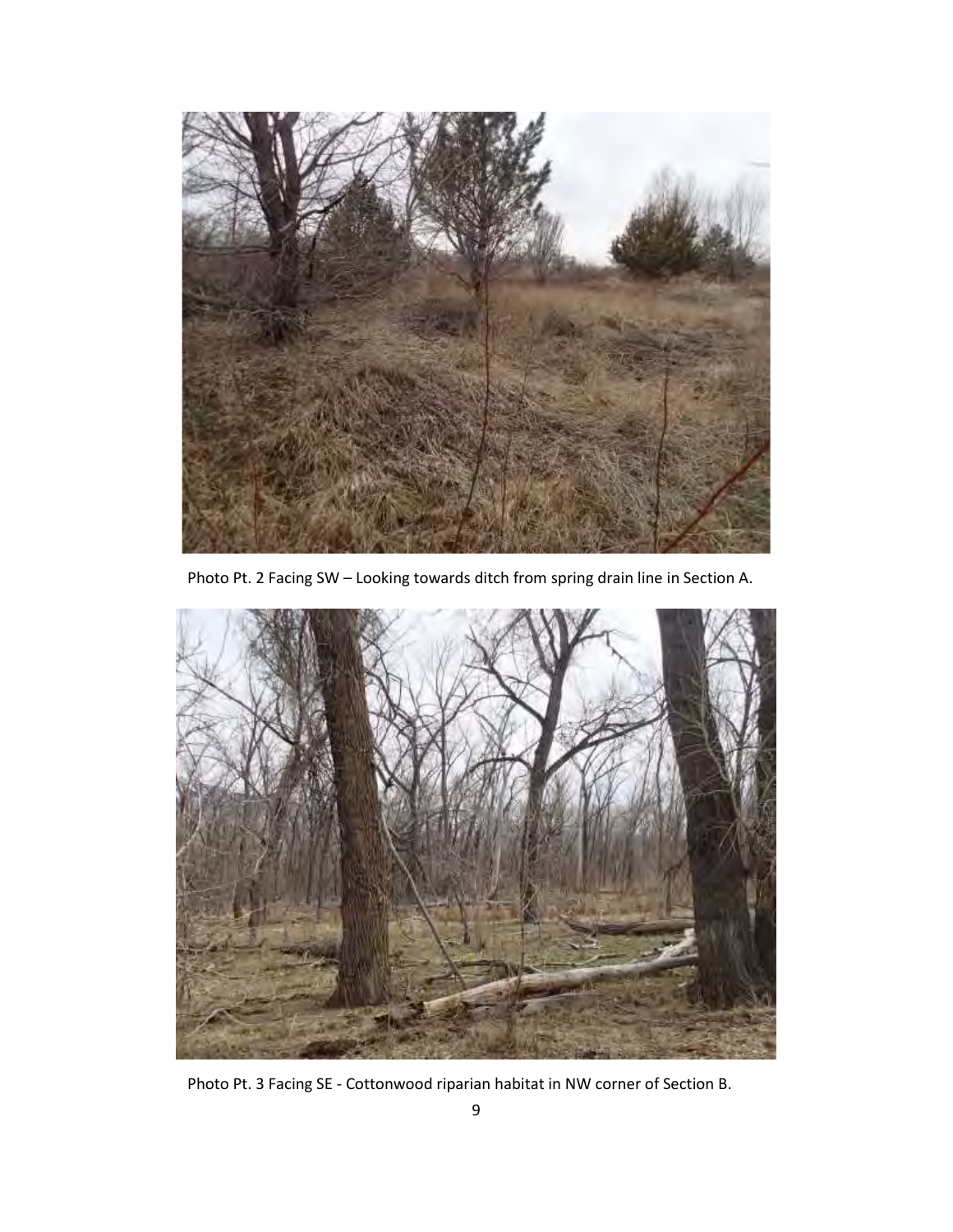

Photo Pt. 4 Facing S – Dead cottonwoods in the stressed riparian area of Section C.



Photo Pt. 4 Facing SE – Stressed riparian habitat below treatment ponds in Section C.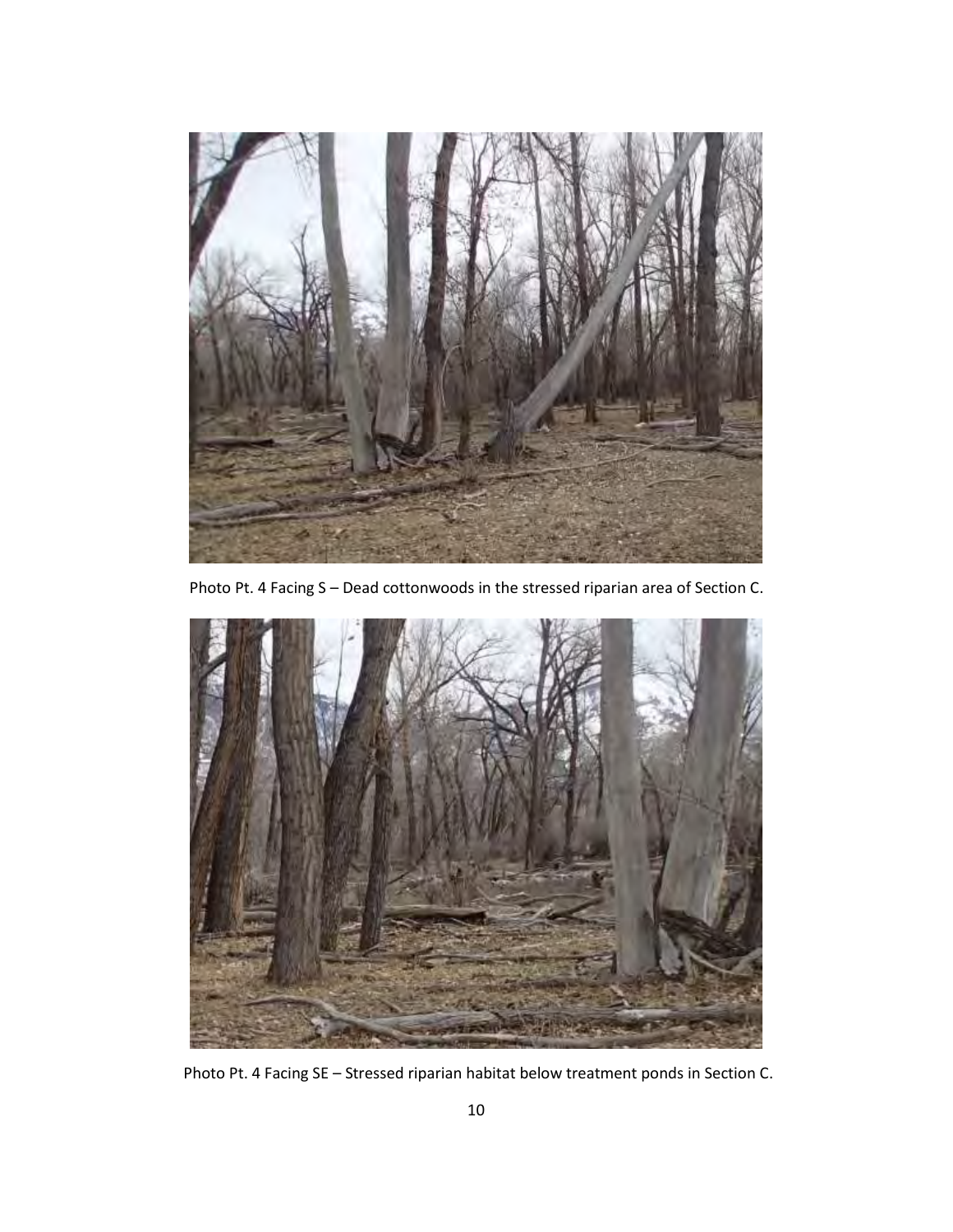

Photo Pt. 5 Facing West – Riparian habitat with Russian olive understory in Section B.



Photo Pt. 6 Facing NW – Riparian habitat with Russian olive understory in Section B.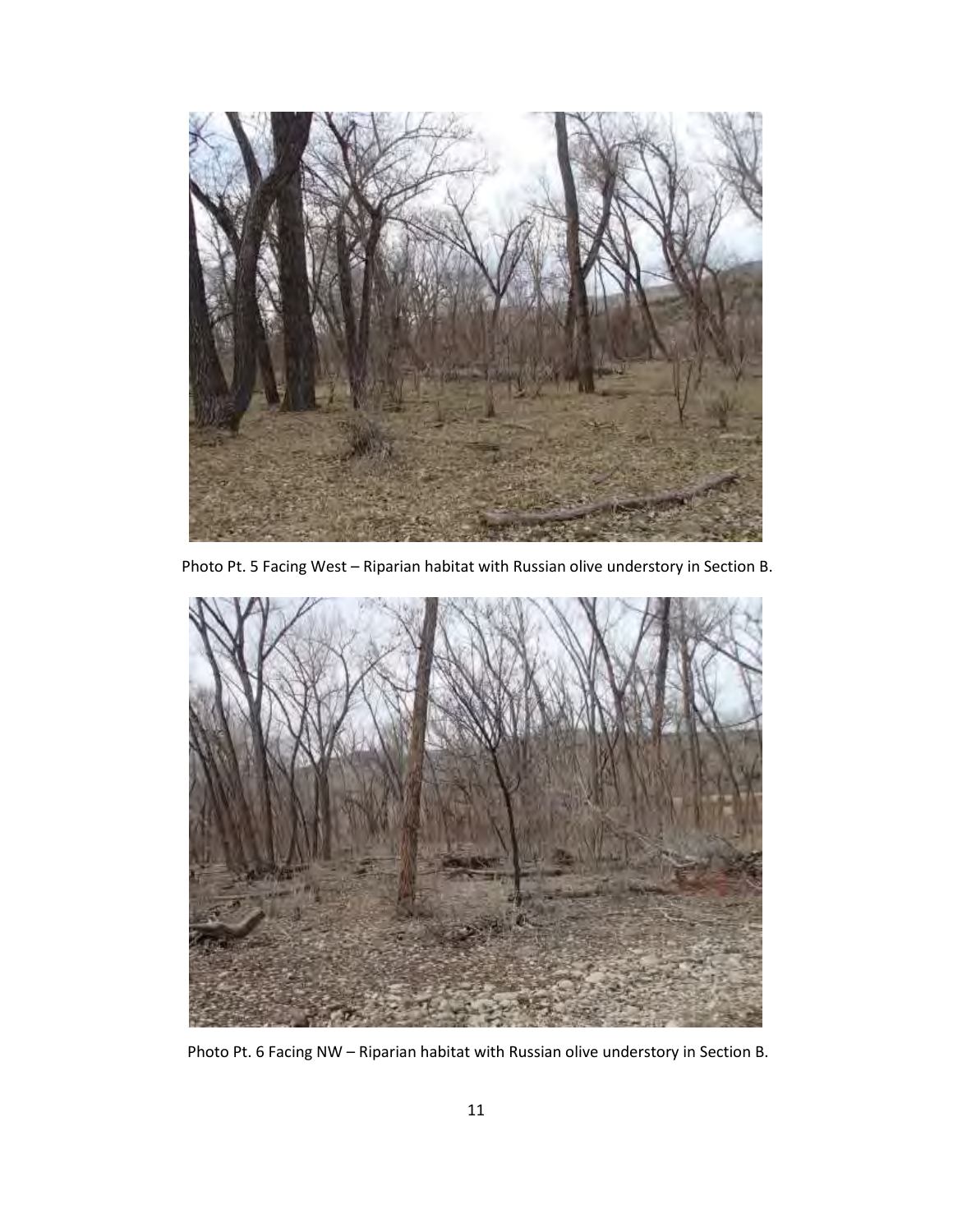## **Desired Conditions**

The three main goals of this habitat improvement project are to improve vegetation structure and diversity, restore water to areas impacted by the water treatment plant's construction, and control noxious weeds. Table 2 summarizes the expected scoring of the habitat improvement project after it is complete. Appendix D provides the justification for the habitat scores.

| Table 2                                                       |                          |                |                          |       |                          |       |  |
|---------------------------------------------------------------|--------------------------|----------------|--------------------------|-------|--------------------------|-------|--|
| <b>Turner Ditch Company</b>                                   |                          |                |                          |       |                          |       |  |
| <b>Habitat Quality Scoring at</b>                             |                          |                |                          |       |                          |       |  |
| Town of Paonia Water Treatment Plant Habitat Improvement Site |                          |                |                          |       |                          |       |  |
|                                                               |                          |                |                          |       |                          |       |  |
| 3/15/2022<br><b>Habitat Scoring Overview</b>                  |                          |                |                          |       |                          |       |  |
|                                                               |                          |                |                          |       |                          |       |  |
|                                                               | <b>Habitat Section A</b> |                | <b>Habitat Section B</b> |       | <b>Habitat Section C</b> |       |  |
| <b>Habitat Type</b>                                           | <b>Shelterbelt Area</b>  |                | <b>Riparian Area</b>     |       | <b>Stressed Riparian</b> |       |  |
|                                                               | <b>Before</b>            | After          | <b>Before</b>            | After | <b>Before</b>            | After |  |
| <b>Vegetation Diversity *</b>                                 | 2                        | 9              | 6                        | 8     | 3                        | 8     |  |
| <b>Stratification</b>                                         | 2                        | 10             | 10                       | 10    | $\overline{7}$           | 10    |  |
| <b>Noxious Weeds</b>                                          | 6                        | 9              | $\Omega$                 | 6     | 0                        | 6     |  |
| <b>Overall Vegetative Condition</b>                           | 0                        | 10             | 10                       | 10    | 0                        | 10    |  |
| Interspersion of open water                                   | 1                        | 1              | 1                        | 3     | 0                        | 3     |  |
| Connectivity                                                  | 3                        | 8              | 5                        | 8     | 5                        | 8     |  |
| <b>Wildlife Use</b>                                           | 4                        | 10             | 8                        | 10    | 5                        | 10    |  |
| <b>Uniqueness or Abundance</b>                                | $\mathbf{1}$             | 8              | 6                        | 10    | $\overline{2}$           | 9     |  |
| <b>Water Supply</b>                                           | 3                        | 6              | 4                        | 8     | $\Omega$                 | 8     |  |
| <b>Alteration</b>                                             | $\Omega$                 | $\overline{2}$ | 9                        | 9     | 9                        | 9     |  |
|                                                               |                          |                |                          |       |                          |       |  |
| <b>Raw Scores</b>                                             | 22                       | 73             | 59                       | 82    | 31                       | 81    |  |
| <b>Habitat Quality Score (HQS)</b>                            | 2.2                      | 7.3            | 5.9                      | 8.2   | 3.1                      | 8.1   |  |
| <b>Mapped Acres</b>                                           | 16.56                    |                | 8.48                     |       | 3.26                     |       |  |
| <b>Habitat Score Difference</b>                               | 5.10                     |                | 2.30                     |       | 5.00                     |       |  |
| <b>Habitat Units Gained</b>                                   | 84.5                     |                | 19.5                     |       | 16.3                     |       |  |
|                                                               |                          |                |                          |       |                          |       |  |
| <b>Total Habitat Units Needed for TDC Piping Project</b>      | 117.8                    |                |                          |       |                          |       |  |
|                                                               |                          |                |                          |       |                          |       |  |
| Total Habitat Units Generated with Completed Habitat Project  | 120.3                    |                |                          |       |                          |       |  |
|                                                               |                          |                |                          |       |                          |       |  |
| Habitat Units Available for Future Piping Projects When Fully |                          |                |                          |       |                          |       |  |
| Implemented.<br>2.5                                           |                          |                |                          |       |                          |       |  |
|                                                               |                          |                |                          |       |                          |       |  |
| *Several Fields Can be higher                                 |                          |                |                          |       |                          |       |  |
|                                                               |                          |                |                          |       |                          |       |  |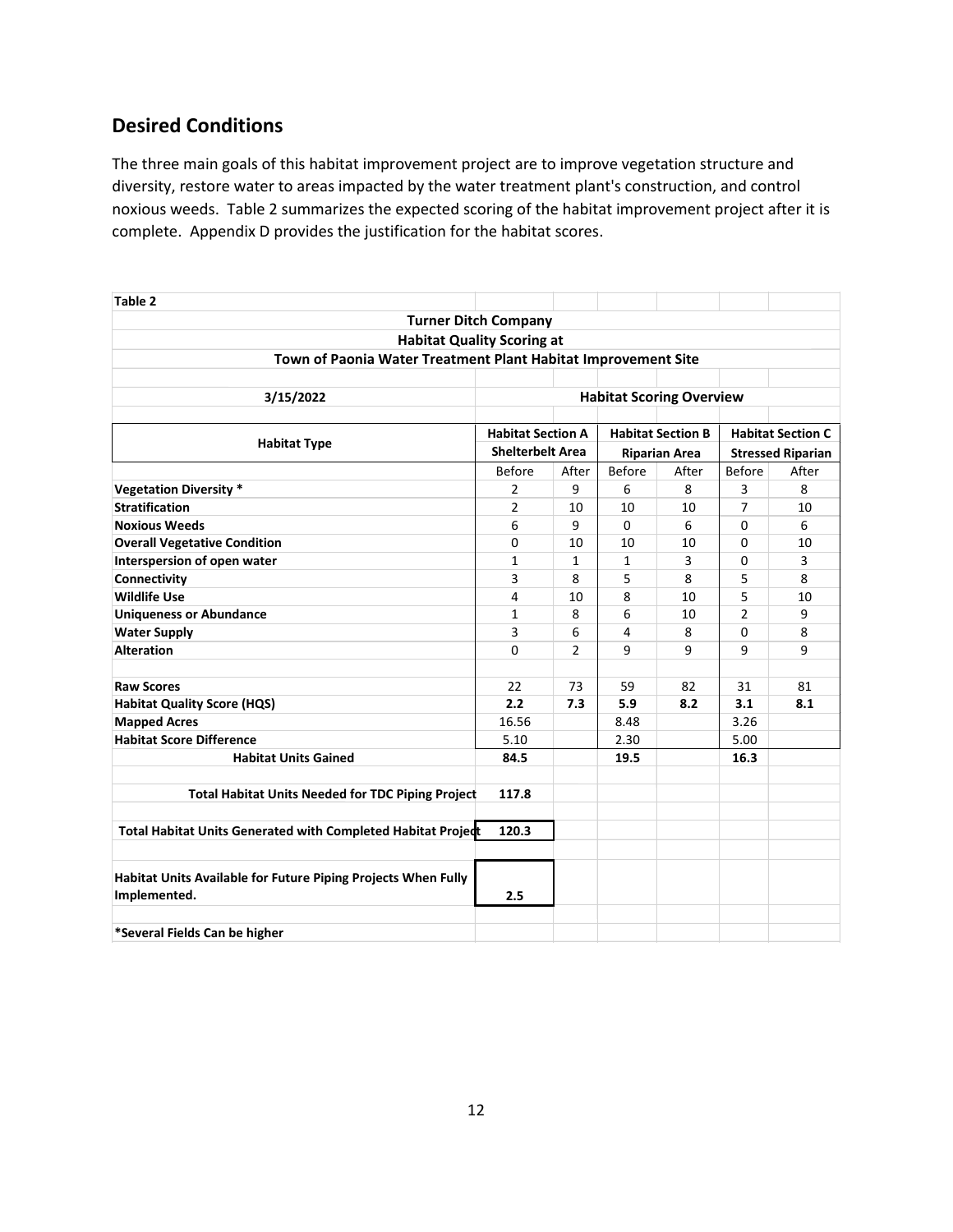#### *Increase Plant Structure and Diversity*

Crews will plant trees and shrubs in the 16.56-acre in Section, and along the new irrigation ditches in Sections B and C. Cottonwood and willow pole plantings will also be placed in other areas around the site that might sustain riparian plantings. TDC will plant at least seven different native shrubs and tree species. The shrubs species will include buffaloberry, chokecherry, golden currant, native plum, New Mexico privet, three-leaf sumac, and wild rose. Tree species will consist of Fremont and narrowleaf cottonwood, hackberry, golden willow, thinleaf alder, boxelder, and Rocky Mountain maple. The habitat objectives require 66% of the shrubs consisting of at least five species and 50% of the trees with at least four species to be established in the habitat site. Tree and shrub plantings are listed in Appendix H. The increase in abundance and diversity of native trees and shrubs will provide better food and cover for many songbirds, raptors, large and small mammals, and other wildlife.

#### *Restore water to areas impacted by the water treatment plant construction.*

Four new shallow ditches will be constructed across Habitat Sections B and C to help restore water to the area (See light green lines on Map Figure 2). Water for the ditches in Section C will come from a new outlet to be added onto the leach line on the southeast corner of the water treatment ponds, along with tailwaters from Delicious Orchards. Additional tailwaters from the Delicious Orchard pond north of Habitat Section A will be piped down to Section B.

#### *Reduce and Control Noxious Weeds*

This goal is to reduce overall invasive plant species cover to less than 5% in habitat Section A and less than 10% in Sections B and C. The current amount of weed cover is estimated to be 25% or more in Sections B and C, and 10% in Section A.

#### **Implementation**

TDC will hire a contractor specializing in Russian olive removal to complete the habitat improvement work and a certified pesticide applicator to treat noxious weed species with herbicide. Crews from the Western Slope Conservation Center and Delicious Orchards will probably be used to plant the trees and shrubs and aid with the watering and maintenance of the project. The site is in an area listed as critical habitat for the threatened Yellow-billed cuckoo. In order to avoid the cuckoo breeding season, no construction work will not be allowed from the second week in May thru the end of July in Sections B or C. Section A is irrigated farm ground, so this restriction would not apply to it. Crews will remove Russian olives in late winter to early spring (November-February). This time frame will have the least impact on nesting birds, and removal equipment is less likely to disturb surface soils. Herbicide applied to Russian olive stumps after mulching the main trees will be more effective because it will be translocated down to the plant's roots. Impacts on cuckoos should be minimal because most of the Russian olive is much shorter than the large mature cottonwoods. The tall cottonwood overstory will remain while the brushy Russian olive is removed. More light will be able to filter down to the understory and will allow more native vegetation to fill in. Additional water to the areas, along with the planting of native trees and shrubs, will also aid in the restoration of the riparian habitat. A general summary of project tasks is listed below, with a detailed schedule in Appendix I.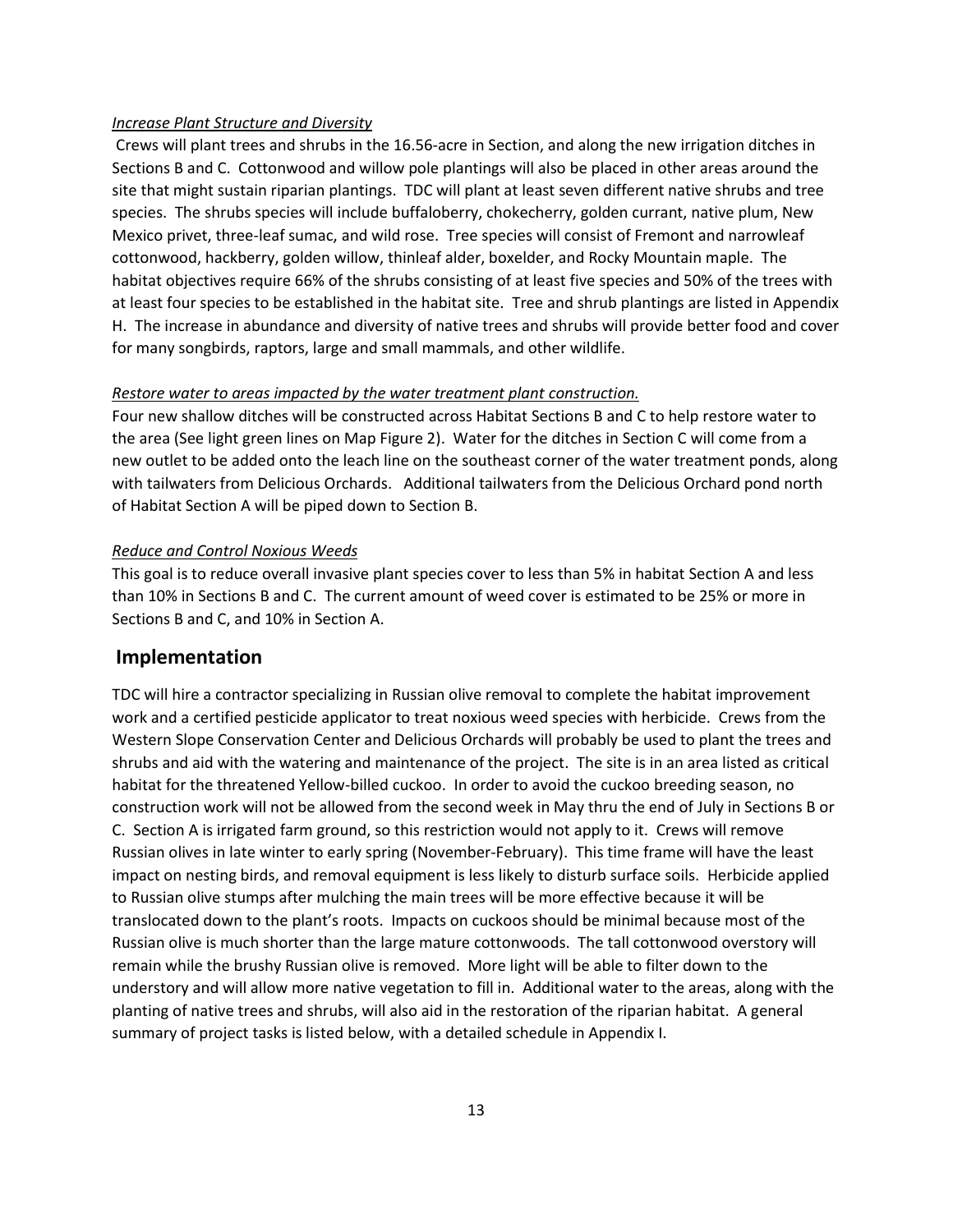#### **Schedule**

| <b>Task</b>                                       | <b>Date of Completion</b>           |  |  |
|---------------------------------------------------|-------------------------------------|--|--|
|                                                   |                                     |  |  |
| *Install new outlet structure in NF Farmers Ditch |                                     |  |  |
| and water delivery line to Delicious Orchards and | Fall of 2022 or January of 2023     |  |  |
| habitat project on Town of Paonia property.       |                                     |  |  |
| *Treat/remove tamarisk and Russian olive trees    |                                     |  |  |
| *Dig new ditches in Sections B and C              |                                     |  |  |
| *Order trees and shrubs for spring                |                                     |  |  |
| *File on water rights                             |                                     |  |  |
| *Put in pole plantings                            |                                     |  |  |
| *Prepare field in Section A for planting          | <b>Spring and Early Summer 2023</b> |  |  |
| *Install game damage fence                        |                                     |  |  |
| *Reseed disturbed areas                           |                                     |  |  |
| *Plant trees and shrubs.                          |                                     |  |  |
| *Retreat Russian knapweed, Canada thistle, and    |                                     |  |  |
| other noxious weeds with herbicide.               |                                     |  |  |
| *Follow-up treatment of noxious weeds and         |                                     |  |  |
| regrowth of tamarisk and Russian olive, as        | <b>Fall 2023</b>                    |  |  |
| needed.                                           |                                     |  |  |
| *Annual inspection* & photos of habitat site.     |                                     |  |  |
| *Inspect and conduct follow-up treatments of      |                                     |  |  |
| noxious weeds and tamarisk and Russian olive      | 2024-2072                           |  |  |
| during the fall, as needed.                       |                                     |  |  |
| *Plant additional trees and shrubs as needed.     |                                     |  |  |
| *Annual inspection & photos of habitat site.      |                                     |  |  |

\*Annual monitoring for the first five years with BOR; if habitat objectives are met, monitor reporting will be submitted yearly with additional site visits conducted every three years.

### **Access**

The access to the project site is a side road off Highway 133 that leads to the Town of Paonia water treatment plant. Paths for the new irrigation ditches in Sections B and C will be cleared of Russian olive by crews using a mulching attachment on a tracked skid steer. Dead cottonwoods or other native trees species can be removed with a small trackhoe with a thumb and moved to the PRCD habitat replacement site for log dam construction.

#### **Irrigation System**

A new diversion box on North Fork Farmer's Ditch will be built to accommodate the new underground, pressurized water line to the TDC habitat project and Delicious Orchards. The town water will be piped to Section A and plumbed into an underground drip system with a splitter box providing water for Delicious Orchards. A by-pass line will also be built to drain the pipe into Section C. The drip line for the planting areas in Section A will be buried in the middle of the planting rows, and individual drip lines will tee off the main supply line to provide water for individual trees and shrubs.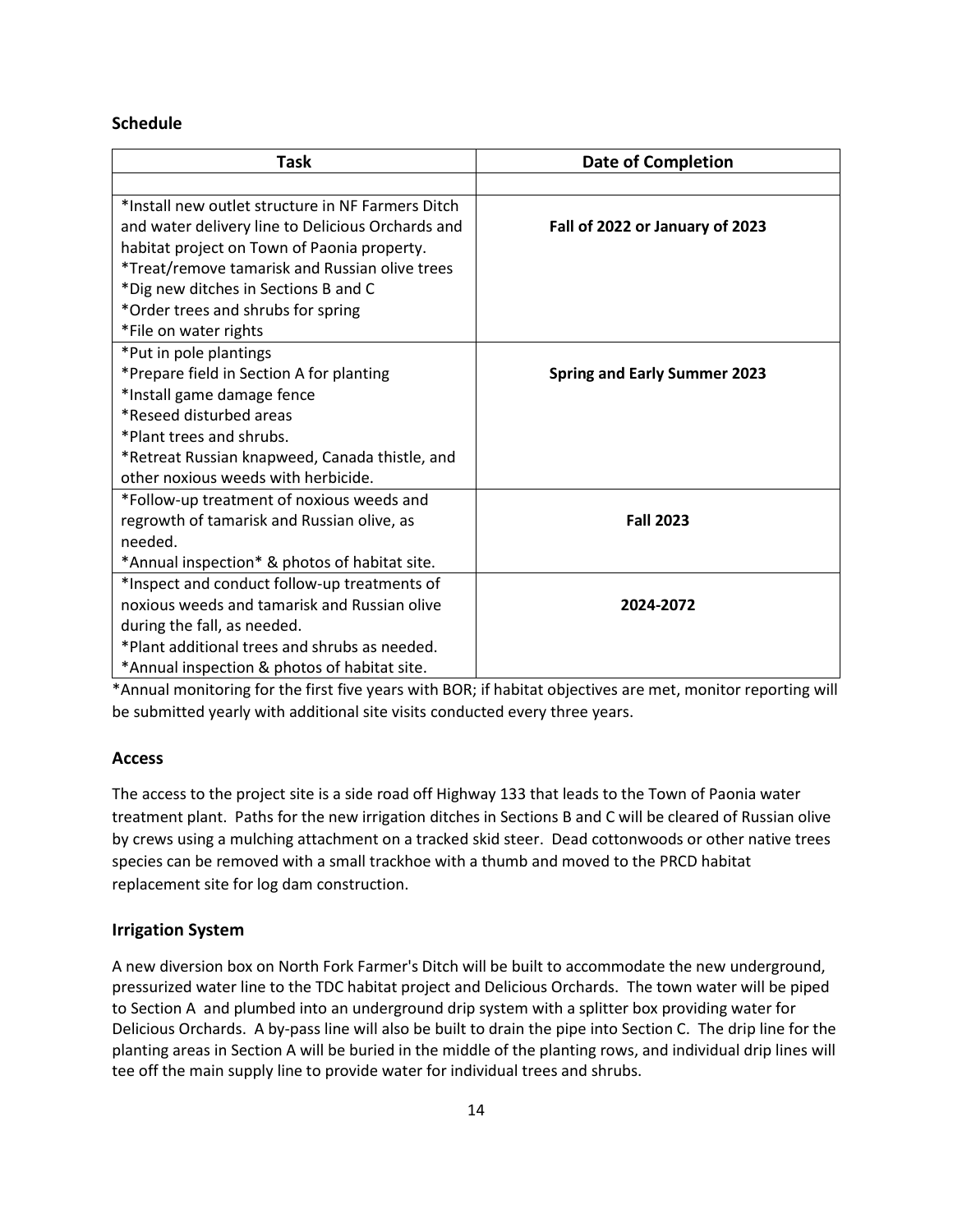A splitter box will be placed in Big B's Pond outlet, allowing the tailwater to be routed to ditches in Section B on the habitat project or put back into Monitor Ditch. Currently, irrigation tailwater from Big B's Orchards is collected on the southwest side of the orchards and dumped into the Monitor Ditch. TDC will install a tee in the existing wastewater pipeline and add a section of pipe that will bring the tailwater to the new ditches in Section C. Slide gates will be installed in the wastewater lines so that orchard tailwaters can either be dumped back into Monitor Ditch or switched to feed the new ditches to be built in Section C. Additional water can be directed to Section C from the drain line on the new pressurized system for Section A and from a new outlet on the leach line around the treatment ponds. The existing leach line also allows water to be diverted to Section B. Springwater captured in the tile line eventually makes its way to Section B.

#### **Tree and Shrub Plantings**

Planting crews will be supervised by a qualified professional that has experience planting native trees and shrubs. Western Slope Conservation Center crews or those from Big B's Orchards may be assisting in planting, watering, and maintenance for the project. Trees and shrubs used for the planting will be of good quality and purchased from reliable vendors. Crews will plant new trees and shrubs using guidelines provided in Appendix E.

An eight-foot-tall game damage fence will be built around the habitat plantings in Habitat Section A, with four large gates to allow equipment access for planting and maintenance. A guide for fence construction is included in Appendix E. Planting rows will be spaced at least 18' to 20' apart to allow the periodic spreading of the dried tailings from the water treatment ponds. Existing grasses should grow back through this material and be mowed to keep the lanes accessible. The Town of Paonia will be responsible for the mowing.

The planting areas in Section A will be prepared in early spring and will be mowed if tall vegetation interferes with the layout of the drip irrigation system. In late March or early April, the planting rows will be rototilled with a three-point tiller behind a tractor or a front-mounted tiller on a skid steer. The planting rows will be about six feet wide and laid out in a design similar to the one depicted in Map Figure 2. It is essential that the trees and shrubs are planted at the correct depth and that no air pockets are left around the roots. Planting holes should be at least as deep as the roots are long and four inches wider than the root system is in its natural form. Root ends should not curl upwards but spread naturally. The root ball should be slightly below the soil surface and completely covered with dirt.

Additional plants will be planted close to the wetted areas around irrigation ditches but not so close that the roots are saturated with water (See Map Figure 2). The plants will be watered immediately after being placed in the ground. A drip system will be designed to provide the proper amount of water to trees and shrubs in Section A. TDC will ensure plantings outside the drip system will be watered once or twice a week throughout the growing seasons or until the trees and shrubs are established. TDC will probably contract out watering duties to the Western Slope Conservation Center crews. WNRCS will help determine the amount of water needed once planting sites and vegetation types are determined. A water tank mounted on or pulled behind an ATV is used to water plants in most projects.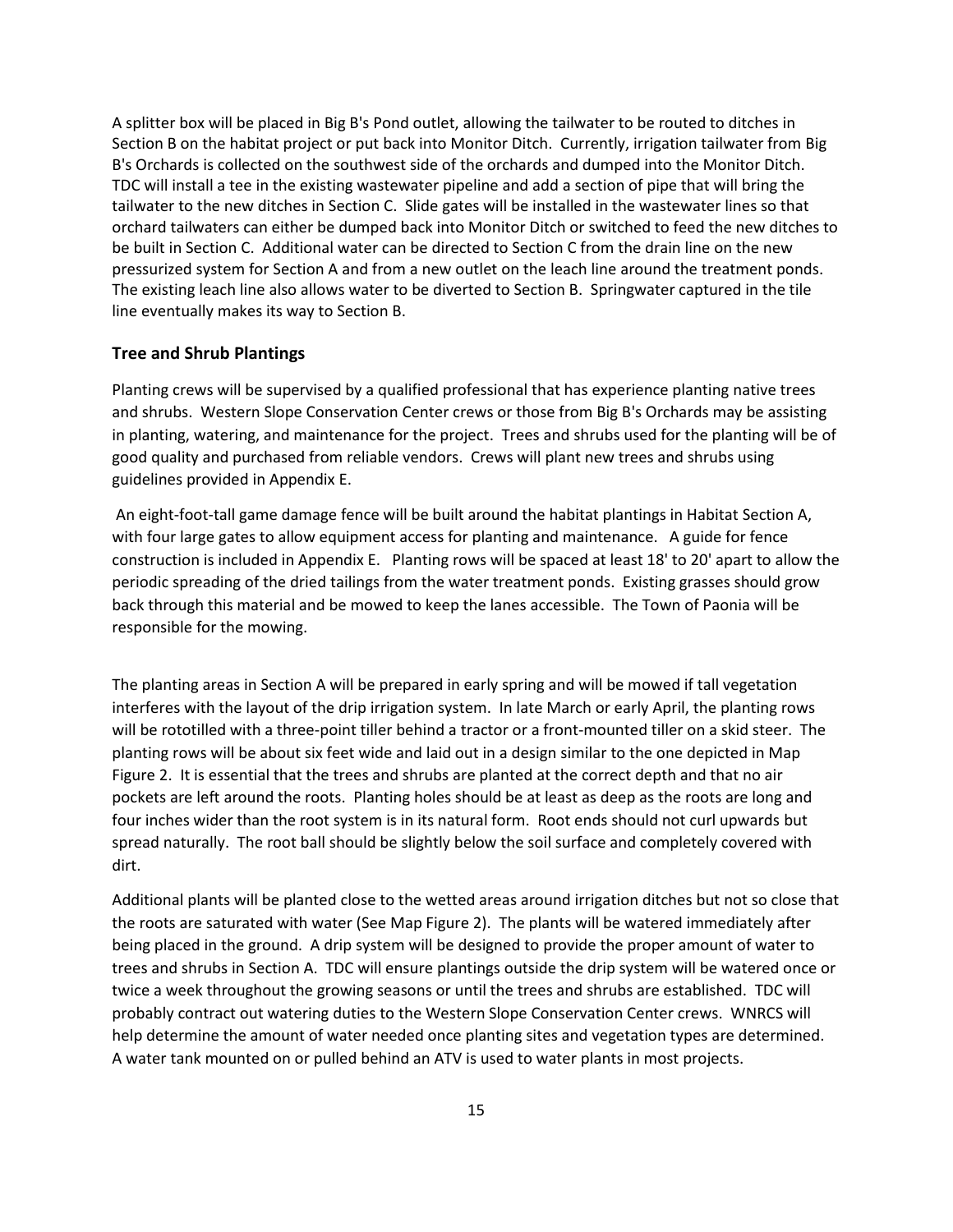Plants in containers are preferred over bare-root stock. Plastic seedling protectors will be placed around all trees and shrubs planted outside the game damage enclosure to protect them from rodents and other wildlife. All plants will also have good quality weed barrier fabric placed around their bases to reduce competition with invasive weed species and held in place by long fabric staples. Three-foot by three-foot fabric squares are used for individual plants scattered in Sections B and C. Four-foot-wide rolls of fabric with one foot of overlap will be used in Section A. Slits can be cut in the weed barrier to allow them to be wrapped around the base of the trees and shrubs. Woven wire and steel t-posts (or rebar) will be used to protect larger tree plantings outside the fenced enclosure. If plant survival rates do not meet the success criteria, more trees and shrubs will be replanted again in early spring or later in the fall of the following year. Replanting will continue until the plant survival rates meet the success criteria.

The planting will be conducted in the spring to take advantage of early precipitation before hot summer temperatures or in the fall after the plants have gone dormant. The estimated numbers and types of trees and shrubs to be planted are described in Appendix E. These numbers and species may change depending on availability and the soil conditions of the planting area. The cottonwood pole plantings may be supplemented or replaced with rooted cottonwood trees if they are available. Guidelines and procedures for planting these were obtained from USDA/NRCS - Hoag, 2007. Pole plantings will be harvested from well-established willow, and cottonwood stands at nearby sites. WNRCS will provide a planting schematic after tree and shrub orders have been finalized.

#### **Seeding**

Areas disturbed by the installation of the new water system will be reseeded in the fall with an assortment of grasses and forbs. If possible, planting will be done using a seed drill or by broadcast seeding if not. An anticipated seeding mix is listed in Table 3. Traditionally, habitat projects require that the area disturbed by Russian olive and tamarisk removal be reseeded. Reseeding may not be necessary when using the proper equipment and mulching head. The trimmings are fine and spread out, so existing vegetation can generally grow through the mulch. Any large patches of bare soil exposed after mulching will be reseeded with the grass/forb mixture.

| Table 3.                 |               |                                 |            |                                                                               |                |                                         |                 |
|--------------------------|---------------|---------------------------------|------------|-------------------------------------------------------------------------------|----------------|-----------------------------------------|-----------------|
|                          |               |                                 |            | Seeding Recommendation for Turner Ditch Habitat Project                       |                |                                         |                 |
|                          |               |                                 |            | <b>For Section A</b>                                                          |                |                                         |                 |
|                          |               |                                 |            | By Michael Zeman - Wildlife and Natural Resource Concepts and Solutions, LLC. |                |                                         |                 |
|                          |               |                                 |            | 2/3/2022                                                                      |                |                                         |                 |
|                          |               |                                 |            |                                                                               |                | To Plant With A Drill To Broadcast Seed |                 |
| <b>Species</b>           | Variety       | Required PLS rates % of Species |            | PLS seeding rate                                                              | <b>Planned</b> | Total PLS lbs/                          | Total PLS lbs/  |
|                          |               | per acre (100%)                 | in mixture | per species/Acre Drilled                                                      | Acres          | species planned                         | species planned |
|                          |               |                                 |            |                                                                               |                |                                         |                 |
| Western wheatgrass       | Barton, Arrib | 8.00                            | 25         | 2.00                                                                          | 3              | 6.00                                    | 12.00           |
| Sideoats grama           |               | 5.00                            | 25         | 1.25                                                                          | 3              | 3.75                                    | 7.50            |
| Smooth brome             | Manchar       | 6.50                            | 20         | 1.30                                                                          | 3              | 3.90                                    | 7.80            |
| Blue grama               | Alma          | 1.50                            | 15         | 0.23                                                                          | 3              | 0.68                                    | 1.35            |
| Thickspike wheatgrass    |               | 6.00                            | 15         | 0.90                                                                          | 3              | 2.70                                    | 5.40            |
| <b>Birdsfoot Trefoil</b> |               | 1.25                            |            | 1.25                                                                          | 3              | 3.75                                    | 7.50            |
| American vetch           |               | 0.50                            |            | 0.50                                                                          | 3              | 1.50                                    | 3.00            |
|                          |               | <b>Total</b>                    | 100        | <b>Total Pounds</b>                                                           |                | 22.28                                   | 44.55           |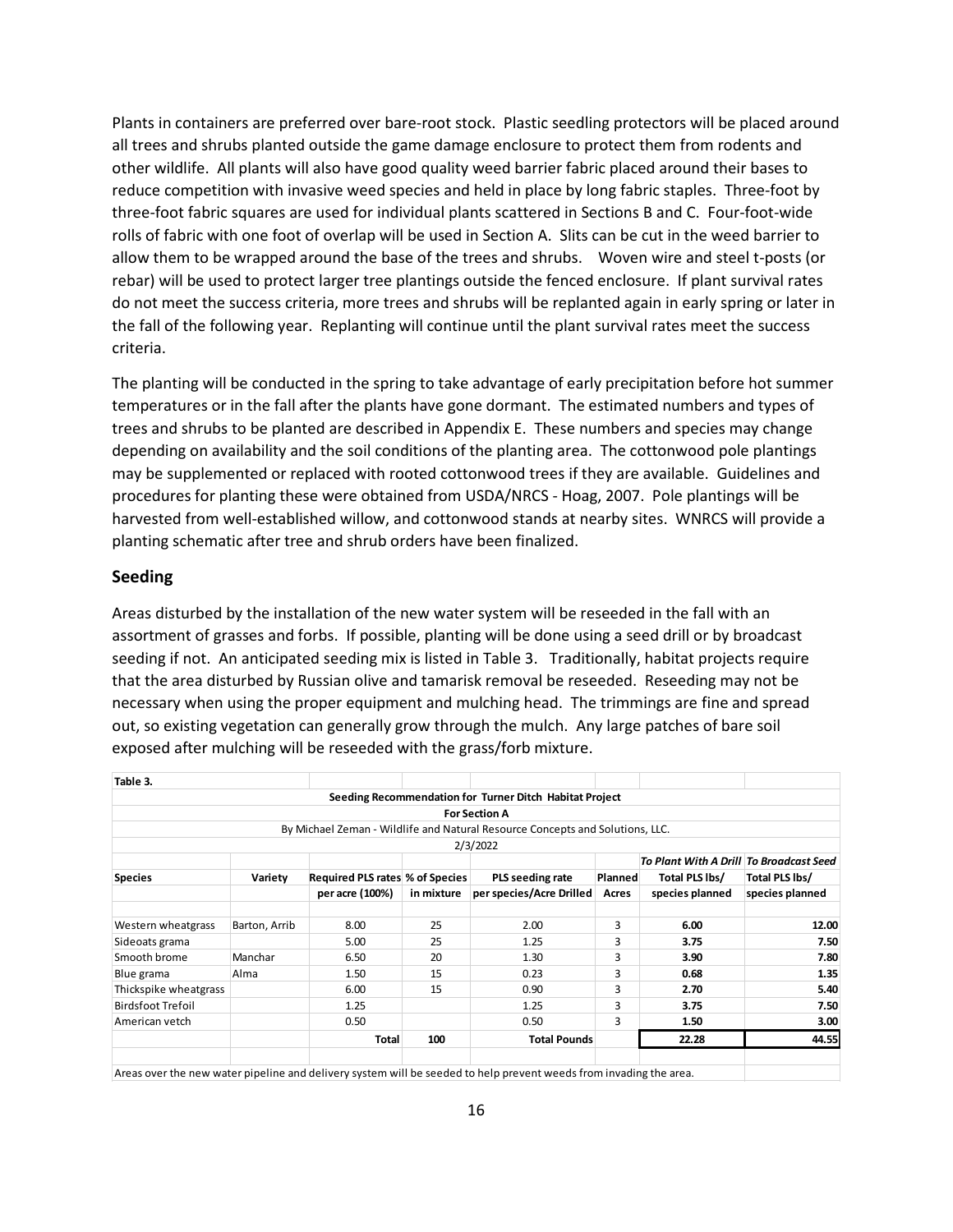#### **Weed Control**

Control methods will include herbicides, mechanical removal, and biological control agents. Appendix G contains control methods, recommended herbicides and application rates, and additional information about biological control. Russian olive, tamarisk, Russian knapweed, and Canada thistle are the most abundant noxious weeds in the habitat areas, and control efforts will focus on these weed species. Weed cover was visually estimated by locating weed species, evaluating the plant density, and then calculating the percentage of the habitat site occupied by weeds. Crews will remove tamarisk and Russian olive with rubber-tracked equipment to help reduce the amount of soil disturbance. The machine used is typically a rubber-tracked skid steer with a mulching head. It grinds the material into a fine mulch and is spread over the existing understory. Hand crews with chainsaws or a rubber-tracked trackhoe with a thumb will remove larger trees. Dead cottonwoods may be hauled to the PRDC habitat site for use in constructing the log dams, which are a component of their habitat replacement project.

Crews will follow proper procedures in applying herbicide and ensure that native species are avoided and protected. Appendix F describes various mechanical and chemical control methods, herbicide application rates, and weed identification. Most mechanical control of Russian olive and tamarisk will be performed late in the fall/winter/early spring when the site is drier, and mobility is easier. The stumps will be treated with a mixture of Garlon 4 Ultra and Modified Vegetable Oil (or other acceptable herbicides) after they have been cut. Regrowth of Russian olive and tamarisk shoots will require follow-up herbicide treatments.

WNRCS will work with the Colorado Department of Agriculture Insectary in Palisade (at 750 37 8/10 Road, Palisade, CO) to obtain biological control agents for Russian knapweed and Canada thistle. These control agents will augment the chemical control methods for noxious weeds and are described in Appendix F. The first control method involves the release of gall midges (*Jaapiella ivannikovi*) which feeds on Russian knapweed. Its larvae feed on the knapweed, which induces a gall formation at the top of the plant. This stunts stem/branch growth, which reduces stem length and plant biomass. It also prevents the plant from flowering. The midges will not eradicate the plant, but they can help slow down the spreading of the noxious weed. The staff at the insectary recommend this as a good tool to use in conjunction with herbicide treatments. The other biological agents they recommended include the Canada thistle gall-fly (*Urophora cardui*) and the rust fungus (*Puccinia punctiformis*). Both agents attack Canada thistle. The gall-fly has had limited effect on thistle but can stress the plant. The host-specific pathogenic rust fungus (*Puccinia punctiformis*) can be an excellent agent to control Canada thistle. In past field trials conducted by the insectary, the worst results were only a 45% reduction in thistle over five years, while the best case was a 100% reduction after 18 months. Chemical control of Russian knapweed and Canada thistle will be used at the Turner Ditch Habitat Site during the initial years of the project, but the biological agents may help with long-term weed control.

Weed species on Colorado's A and B Weed List found in the project area (includes Russian olive, Canada thistle, tamarisk, houndstongue, and hoary cress) will be treated with herbicide. A certified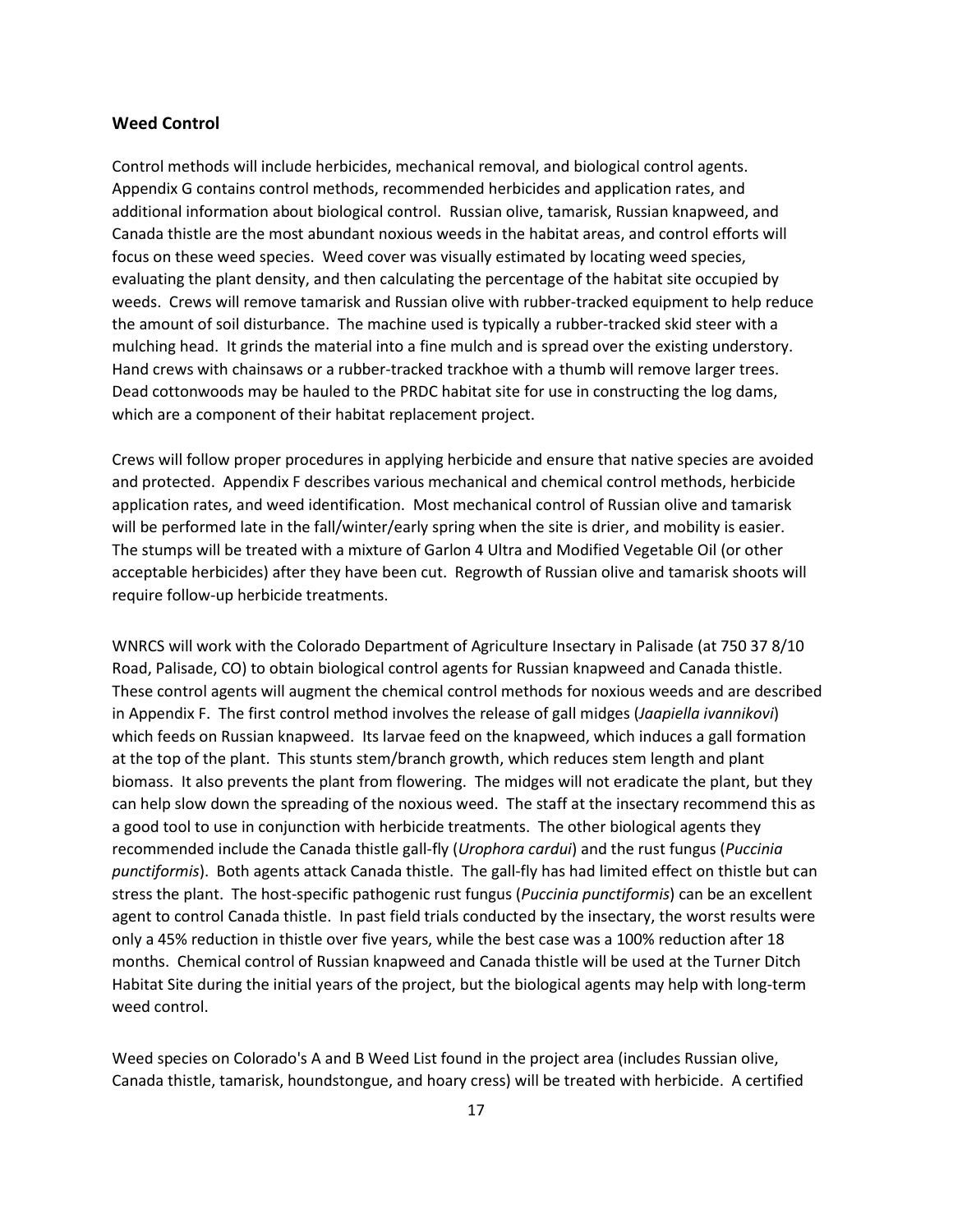herbicide applicator will oversee crews applying herbicide. Treatments will include backpack sprayers or sprayers mounted on an ATV. A mixture of the Milestone herbicide with a surfactant is the recommended method for treating most weedy invasives on the site. Recommended herbicides and application rates are listed in Appendix F - Table 1. Invasive species will be treated twice a year until levels are reduced to less than 5% in habitat Section A and less than 10% in Sections B and C. The herbicide applicators will follow the best management practices described in Appendix F and the manufacturer's label instructions. The best time for treatment is early summer and then later in the fall.

### **Maintenance and Monitoring**

Appendix G provides an example of a monitoring report, a blank form, and instructions on what to include, whom to send the report to, and where. A timeline of actions for the habitat project is listed in Appendix I. TDC will monitor the habitat site to ensure the project meets the success criteria, as described in the table below.

| <b>Project Component</b>                            | <b>Success Criteria</b>                                                                                                                                                                                                                                         | <b>Additional Work Trigger</b>                                                                                                                                                                                                                                                                                                                                                                                 |
|-----------------------------------------------------|-----------------------------------------------------------------------------------------------------------------------------------------------------------------------------------------------------------------------------------------------------------------|----------------------------------------------------------------------------------------------------------------------------------------------------------------------------------------------------------------------------------------------------------------------------------------------------------------------------------------------------------------------------------------------------------------|
| Increase plant<br>structure and diversity           | The herbaceous, shrub, and<br>$\bullet$<br>tree layers are all present and<br>functioning.<br>66% (or 780) of the shrubs<br>$\bullet$<br>consisting of at least five<br>species and 50% (or 180) of the<br>trees with at least four species<br>are established. | If one of the three layers is not present<br>$\bullet$<br>or not functioning, TDC will evaluate<br>existing plantings and introduce<br>different species that might be better<br>suited to the area.<br>If the number of shrubs or trees<br>$\bullet$<br>established is less than those indicated<br>for success, replanting will occur until<br>the number of plantings meets the<br>listed success criteria. |
| Restore water to<br>habitat sections A, B,<br>and C | The irrigation has been<br>$\bullet$<br>installed and is functioning as<br>intended. Water is being<br>delivered to habitat Sections A,<br>B, and C.                                                                                                            | If the irrigation system is installed and<br>$\bullet$<br>not functioning as intended, TDC will<br>work with contractors to find a solution.<br>If water is not being delivered to habitat<br>$\bullet$<br>Sections A, B, and C, TDC will evaluate<br>the problem and work to achieve a<br>solution.                                                                                                           |
| Reduce and control<br>noxious weeds                 | Reduce overall noxious weeds<br>$\bullet$<br>species cover to less than 5% of<br>the area in habitat Section A<br>and less than 10% of the area<br>in Sections B and C.                                                                                         | If noxious weeds species cover rises<br>$\bullet$<br>above 5% of the area in habitat Section<br>A or more than 10% of the area in<br>Sections B and C, additional chemical or<br>mechanical weed control methods will<br>be implemented until the sections meet<br>the listed success criteria.                                                                                                                |